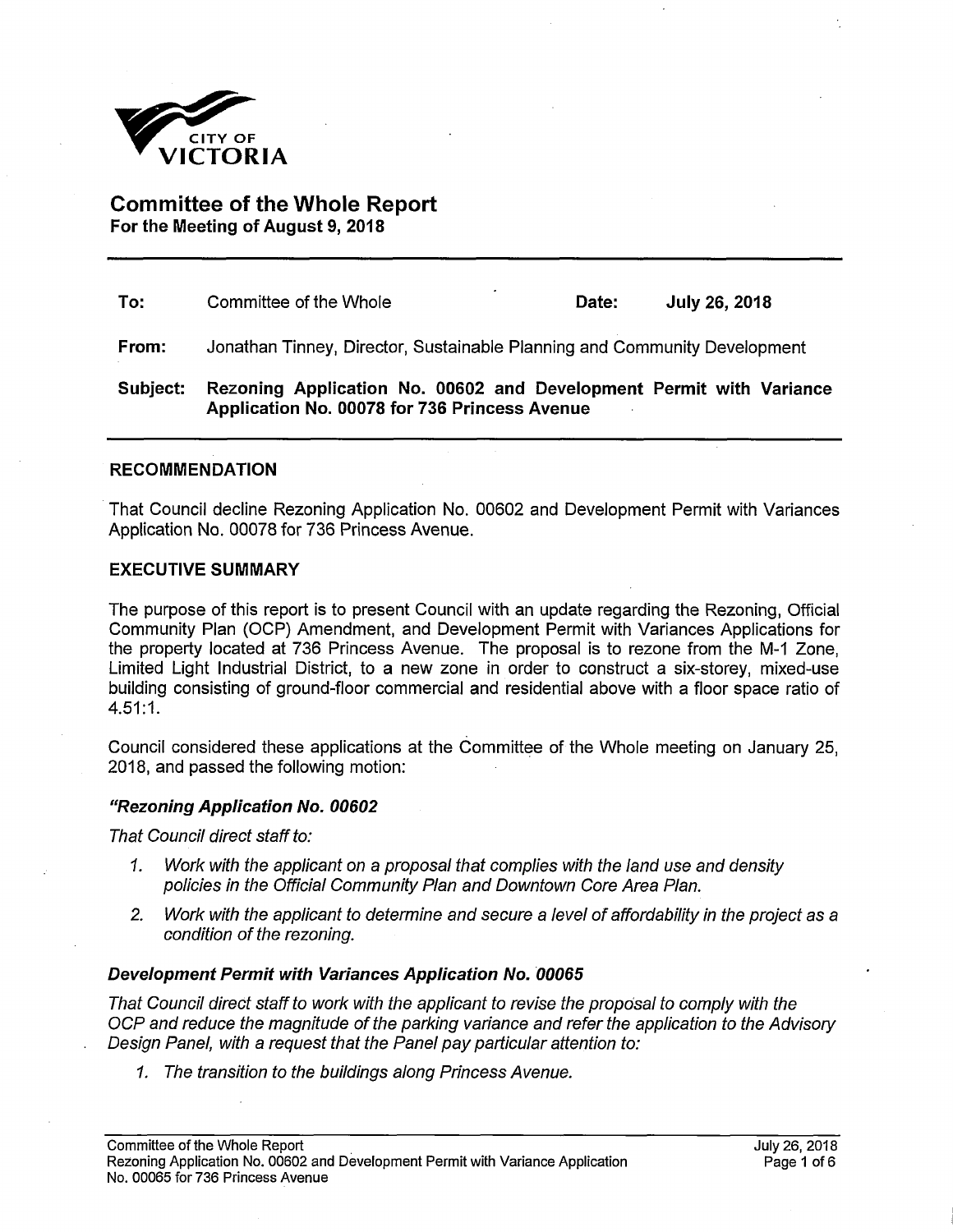- 2. Overall massing, architectural elements and finishes to ensure the integration with the *local neighbourhood.*
- *3. Type of glazing on the building."*

# **COMMENTS**

## Land Use and Density

The applicant has provided three letters dated May 25, 2018, July 17, 2018, and July 19, 2018 (attached) addressing Council's motion above.

Council directed staff to work with the applicant on a proposal that complies with the land use and density policies in the Official Community Plan (OCP) and Downtown Core Area Plan (DCAP). In the applicant's letter, it mentions that the ground floor will be used for commercial purposes, which would include an amenity area for residents and a coffee shop for patrons. The applicant is also proposing a privately-run car-share program on-site, which would be available to residents in the building, as well as non-residents.

The OCP designates the subject property as Core Residential *and* envisions a density of up to 5:1 floor space ratio (FSR), in which the residential density must not exceed a 3:1 FSR. The proposed FSR is 4.51:1; however, the applicant is still proposing a residential density of 3.99:1 . FSR, which would trigger an OCP Amendment. The reason for limiting the residential density in this urban place designation is to ensure there is still an emphasis on preserving and encouraging commercial and light industrial uses on the ground-level and increasing employment opportunities in this neighbourhood. The applicant has indicated to staff that reducing the residential density is not financially feasible.

As discussed in previous staff reports, amending the OCP designation to allow a higher residential density is not considered to be supportable for several reasons. Firstly, there are no existing Urban Place designations in the OCP that would fit this proposal; additionally, it is not in good legal practice to add a site specific OCP designation as this would transform the purpose of the OCP from a broad land use policy and categorization scheme, to a site-specific regulatory framework, more akin to a *Zoning Regulation Bylaw.* Secondly, the immediate neighbourhood (east of Store Street, west of Dowler Place, south of Bay Street, and north of Chatham Street) is designated either Core Employment, where residential densities are limited to 3:1, including the subject property; or Light Industrial, where residential uses are not supported. Lastly, a "oneoff' OCP amendment mid-block to facilitate this development proposal deviates from the overall intent of the Core Employment designation, and may serve to erode this designation.

If the proposal included adjoining properties, there would be more site area and it would be less likely that an OCP amendment would be required as the density would be spread out over a larger area. There would likely be an opportunity for more commercial space at the street level, which meets the policy direction in the OCP. That said, the applicant is still not willing to make any changes to the proposal from a land use, density and design perspective.

# Housing Affordabilitv

Council directed staff to work with the applicant to determine and secure a level of affordability in the project as a condition of rezoning. Staff asked the applicant if they would be willing to provide the following to address the affordability aspect of the proposal with the City's Housing Strategy in mind: .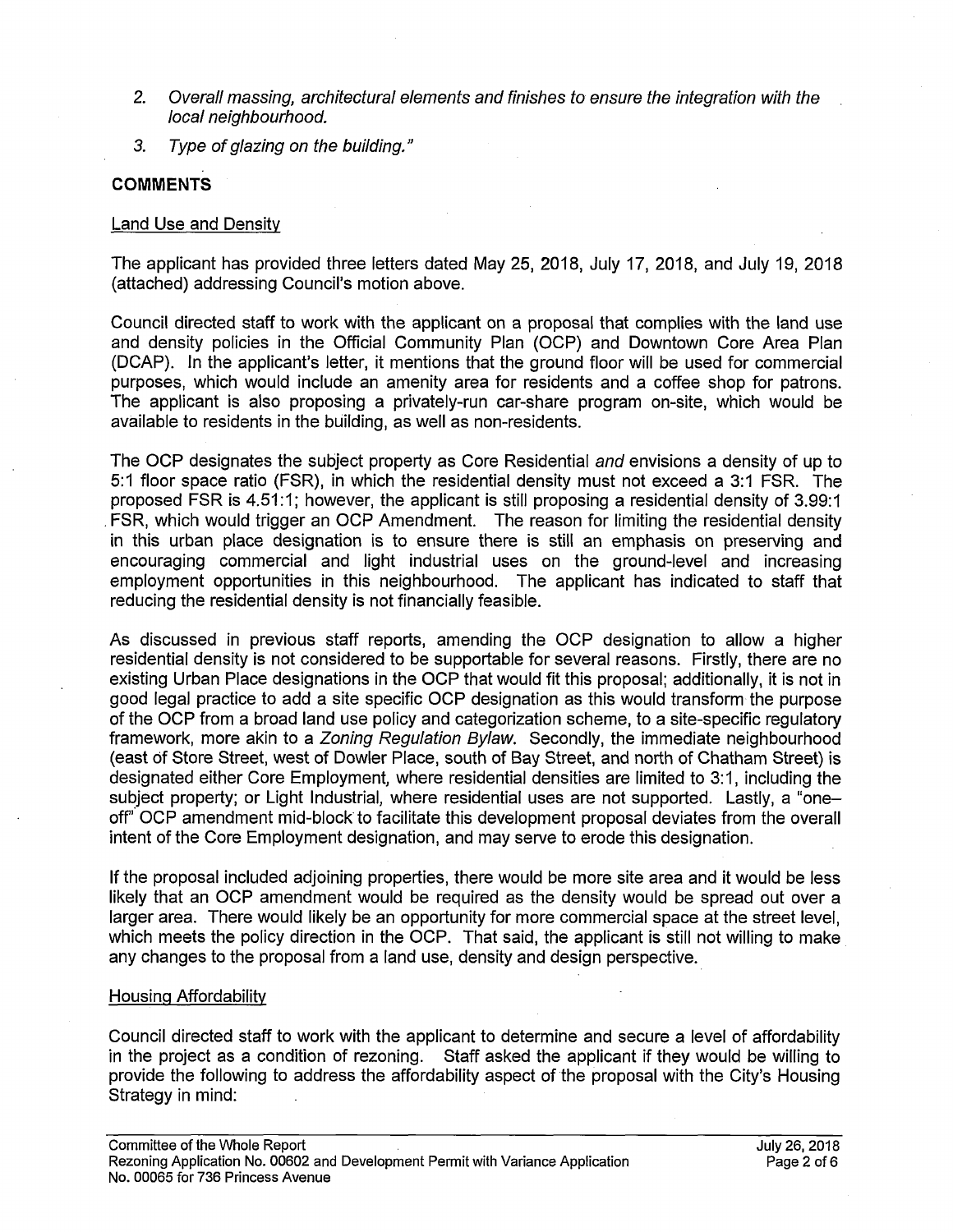- 1. Register a section 219 covenant on title to ensure the building remains rental in perpetuity and not be strata titled.
- 2. Secure below market rents as required by CMHC for financing in perpetuity.

The applicant indicated in the attached letter, dated July 19, 2018, that all 75 residential dwelling units would be rented at 10% below market rates for ten years should CMHC financing be obtained. The applicant has not received confirmation from CMHC that this proposal will receive special financing at this time; however, if conventional financing is required then the applicant is willing to secure rents of 10% below market rates on eight of the 75 units (10% of the units in the building) in perpetuity. The applicant is also willing to register a section 219 covenant on title to ensure that all residential dwelling units would remain rental in perpetuity.

## Parking Variance

Accommodating a six-storey building with 75 residential dwelling units on a 556m<sup>2</sup> lot makes it challenging to provide adequate underground parking to serve the parking demand on-site. The applicant is proposing to provide zero parking on-site. Under the new draft Schedule C, 38 parking spaces (0.5 spaces per dwelling unit) would be required, provided that the applicant is willing to register a legal agreement on title to ensure the dwelling units would remain rental in perpetuity.

To off-set a parking shortfall, the applicant is proposing to own and operate an electric vehicle car share program on-site, available to building residents and non-building residents, to maximize vehicle utilization and ensure program success. The shared vehicle fleet would include:

- two full size cars (similar to Chevy Volt)
- four small Cars (similar to Smart Car)
- fourteen motorcycle/scooter type vehicles.

The applicant has indicated that the combination and number of vehicles would be adjusted as necessary to meet demand and to ensure there is an appropriate mix of vehicle types. No further details are available about monitoring shared vehicle demand or triggers for changes to vehicle composition.

Staff have cited several concerns with the abovementioned car share program, and is not aware of any other new developments of this size and scale and in a similar location, where zero onsite parking is provided. The applicant has declined to provide specific details on the proposed management of the car share program, booking systems, insurance details (and associated driver restrictions), usage costs to residents, vehicle maintenance, and replacement cycles. Specific details on the vehicle models are also not provided. The applicant does state that the ultimate composition of vehicles would be approved for use in BC and would give City staff the final approval of vehicle choices. The applicant has included information from their parking study which suggests that ten shared vehicles would be adequate to support a development of this size. The applicant is willing to guarantee a car share program based on the above composition of 20 shared vehicles on-site for a period of ten years. It is worth noting that there is no data or research provided that indicates demand for vehicle ownership is reduced equally through the provision of a shared electric motorcycle/scooter as it is for a shared passenger vehicle, nor is there research indicating the usage of shared motorcycle/scooter programs in the winter months. There is also no commitment on how the car share program would be secured for this length of time (such as registering a section 219 covenant on title). The applicant is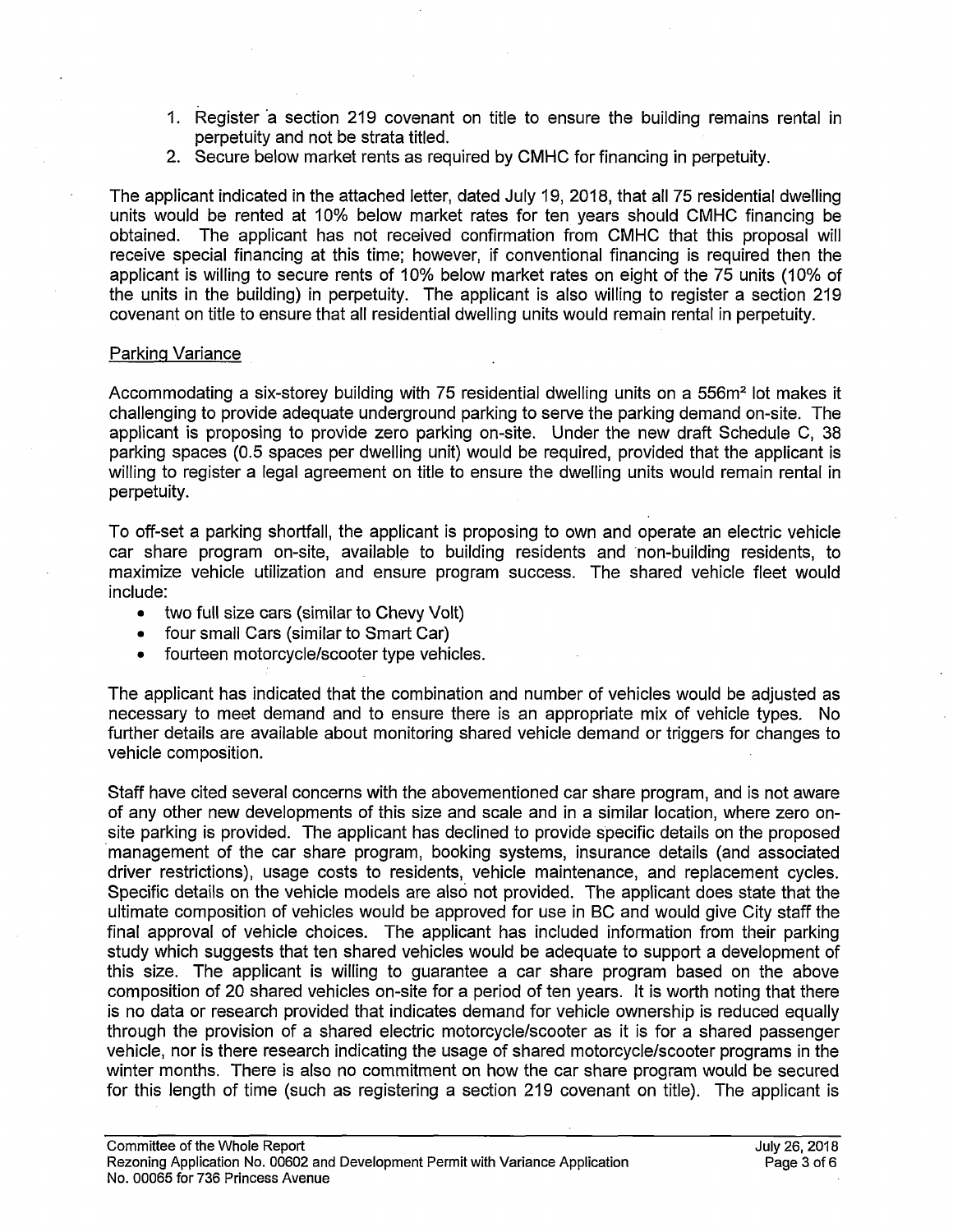proposing to rely on market demand, and not be responsible for providing a car share program in perpetuity, if it is not successful.

If the applicant was willing to partner with an experienced car share provider in the city (such as Modo), purchase vehicles to add to their current fleet of small and large vehicles in the Burnside neighbourhood, locate the vehicles on-site / in close proximity to the subject property, and purchase car share memberships and usage credits for the residents living in the building, then staff may be more receptive to this proposed concept. There is still a risk that a car share arrangement with a company, such as Modo, will not continue for the life of a building; however, the involvement of a third-party dedicated car share organization with the experience, staff, proven track-record, infrastructure, and a large membership, reduces this risk.

Regardless of delivery model, any type of car share program on-site will not reduce the parking demand to zero. Due to the magnitude of the requested parking variance, anticipated parking shortfall, likely impacts to surrounding properties as it relates parking availability, and the risk that the proposed car share arrangement will cease to exist after the building is completed, staff recommends for Council's consideration to decline the parking variance.

# Bicycle Parking Variance

According to the new Schedule C, the applicant is required to provide 75 long-term (Class 1), and eight (Class 2) short-term bicycle parking spaces on-site; however, only 70 long-term and six short-term bicycle spaces are being provided. Of these, 100% are proposed to be vertically mounted. The applicant is proposing 75 residential dwelling units; therefore, not all residents living in the building would have access to a long-term bicycle parking space in the building. There is also a new requirement in Schedule C that states, at least 50% of the Class  $1 - \text{long}$ term bicycle parking spaces must be ground-anchored (horizontal) for accessibility reasons. Given there is no parking on-site, the applicant should be providing, or exceeding, the bicycle parking space requirements, as well as providing adequate and accessible bicycle parking in the building for all residents, which would further off-set the parking shortfall. Staff recommend for Council's consideration that the bicycle parking variance is declined.

# Advisory Design Panel

In Council's motion for the Development Permit with Variance, it directed staff to refer the application to the Advisory Design Panel (ADP), with a request that the Panel pay particular attention to:

- the transition to the buildings along Princess Avenue
- overall massing, architectural elements and finishes to ensure the integration with the local neighbourhood
- type of glazing on the building.

Prior to taking the application to ADP, as per Council's first directive to comply with the land use and density policies in the OCP, staff would like further direction from Council regarding the Rezoning Application as the applicant has indicated to staff that they are not willing to make any changes, or reduce the magnitude of the parking variance, which if addressed, would in all likelihood impact the built form. If Council wishes to advance the application to a Public Hearing based on the current proposal, staff recommends for Council's consideration that the Development Permit with Variance Application is referred to ADP, as indicated in the alternate motion.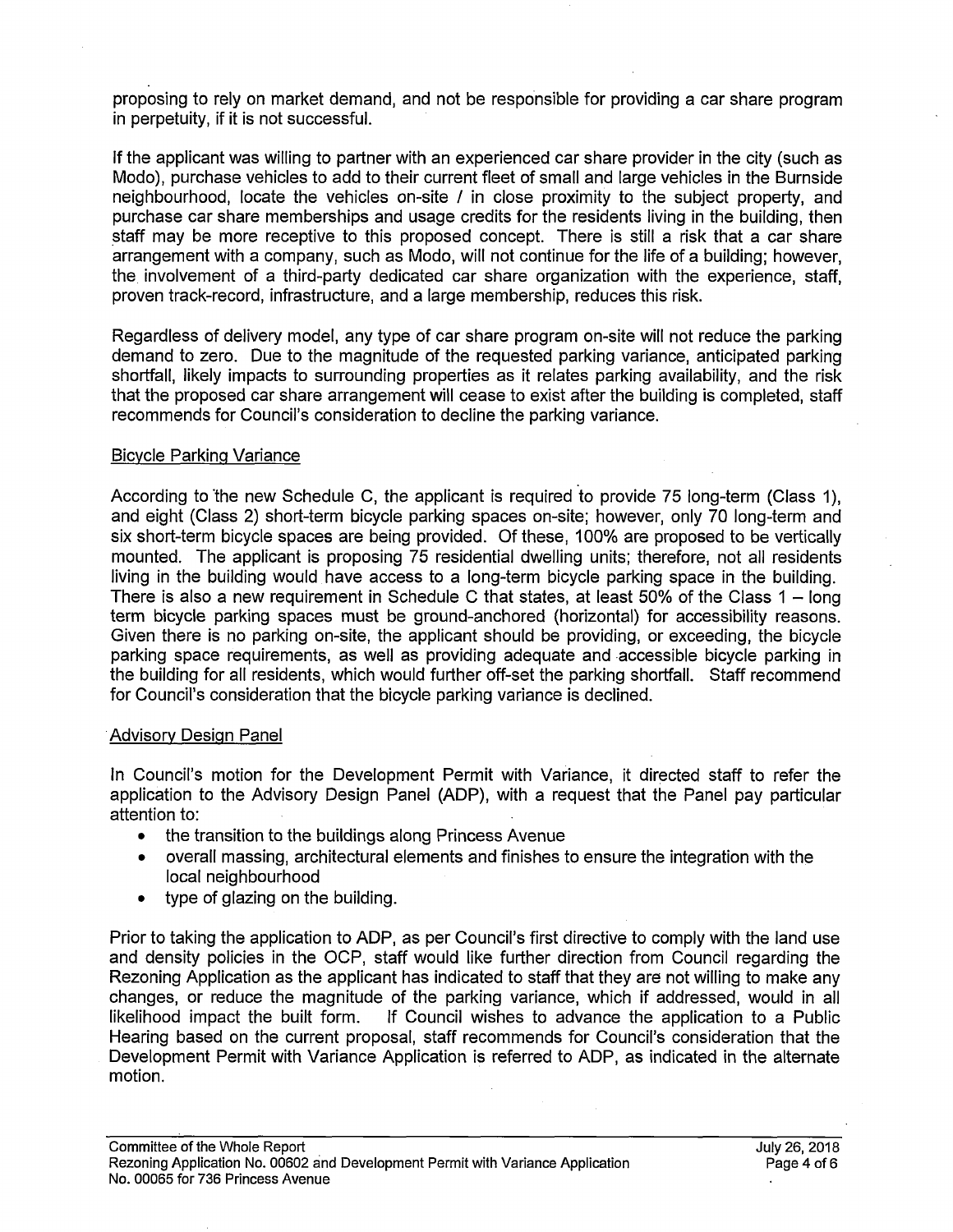### **CONCLUSIONS**

The applicant is not willing to make any changes to the proposal from a land use, density, and design perspective, and the applications are not consistent with the OCP or DCAP policies. However, to address affordability concerns, the applicant is willing to secure rents (10% below market rates) for ten percent of the units (a total of eight), and ensure that all residential dwelling units remain rental in perpetuity.

The applicant is also requesting significant vehicle and bicycle parking variances, which could have a major impact on nearby streets; as well, the applicant is proposing a privately-run car share program that may not remain for the life of the building. Given the policies and concerns raised above, Staff recommend for Council's consideration that the Rezoning and Development Permit with Variances Applications be declined.

### **ALTERNATE MOTION**

#### Rezoning Application No. 00602

That Council direct staff to explore and report back on the feasibility of developing a new designation **or** mechanism to enable residential development in this location at densities above what is anticipated in the OCP.

### Development Permit with Variance Application No. 00065

That Council direct staff to work with the applicant on the following and report back to Council:

- 1. Reduce the magnitude of the vehicle parking variance and ensure the underground parking spaces comply with the dimensions in Schedule C: Off-street Parking, and achieve required driveway access / aisle capacity dimensions in the Highway Access Bylaw.
- 2. Partner with a third-party car-share provider to provide a car share program on-site, to the satisfaction of City Staff.
- 3. Work with the applicant to provide at least 75 long-term (Class 1) bicycle parking spaces on-site, and ensure at least 50% of the long-term bicycle parking spaces are groundanchored (horizontal), in accordance with Schedule C: Off-street Parking Regulations.
- 4. Refer the application to the Advisory Design Panel, and that the Panel pay particular attention to:
	- a. the transition to the buildings along Princess Avenue
	- b. overall massing, architectural elements and finishes to ensure the integration with the local neighbourhood
	- c. type of glazing on the building.

Respectfully submitted, anne Taylor

Sénior Planner Development Services Division Development Department

Jonathan Tinney, Diréctor Sustainable Planning and Community